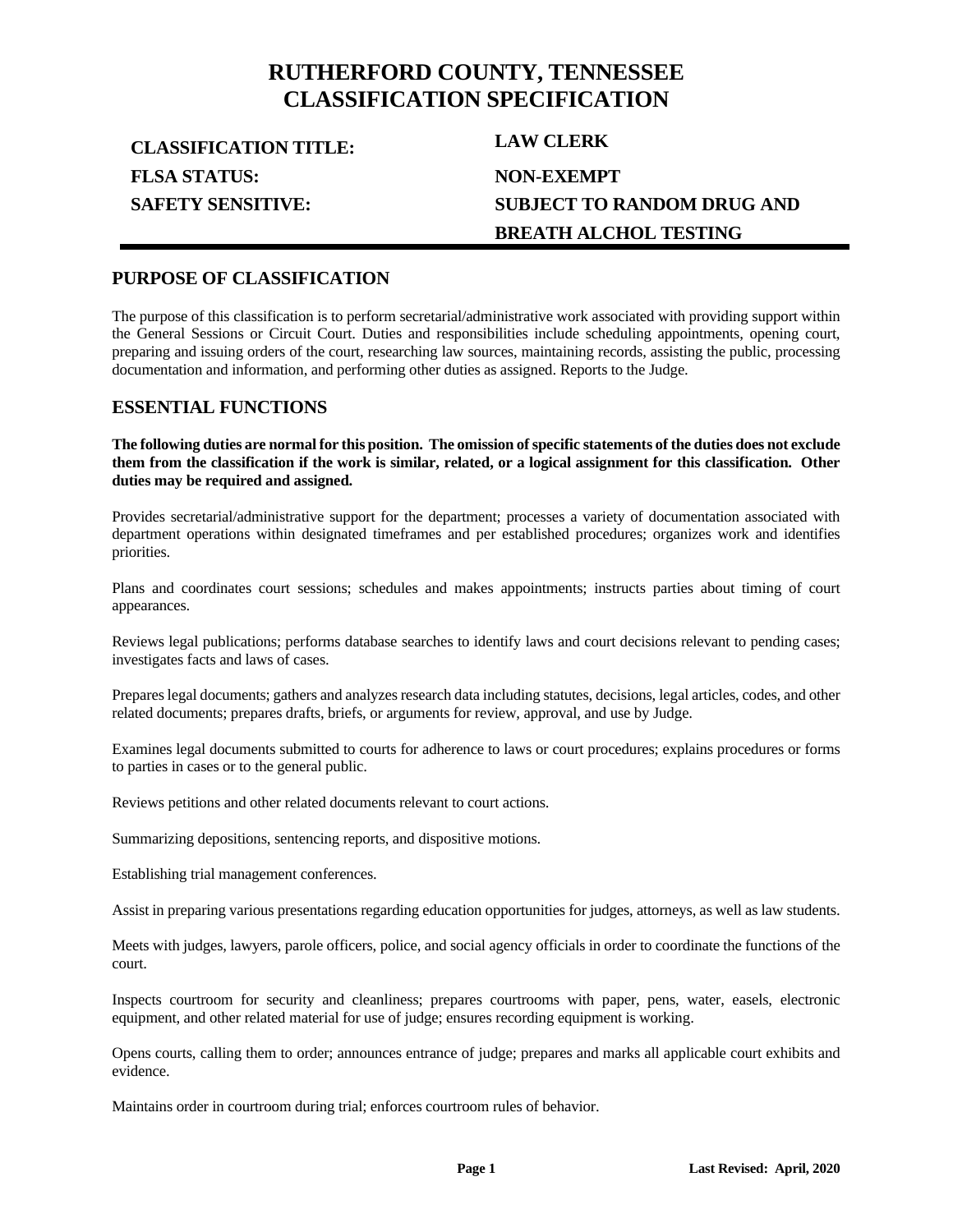Transcribes, types, prepares, or completes various forms, reports, correspondence, contracts, resolutions, meeting minutes, pleadings, legal documents, or other documents.

Maintains library of current research materials, legal resources, periodicals, state codes, legal books, legal forms, or other reference materials.

Receives various forms, reports, correspondence, policies, procedures, codes, manuals, directories, reference materials, or other documentation; reviews, completes, processes, forwards or retains as appropriate.

Conducts research functions as requested by the Judge; compiles statistical and administrative data as needed; performs research and makes applicable calculations; prepares/generates reports; maintains records.

Operates a computer to enter, retrieve, review or modify data; performs data entry functions by keying data into computer system; verifies accuracy of entered data and makes corrections; utilizes word processing, spreadsheet, database, research, Internet, email, or other computer programs; backs up computer data and stores in secure location; performs basic maintenance of office/computer equipment, such as replacing paper, toner, or ribbons; coordinates service/repair activities as needed.

Maintains file system of department files/records; prepares and sets up files; sorts/organizes documents to be filed; files documents in designated order; retrieves/replaces files; purges files and destroys/disposes of obsolete records as appropriate.

Performs general clerical tasks, which may include making copies, distributing documentation, sending/receiving faxes, or updating department manuals/documentation.

Answers telephone calls and greets visitors; screens calls ascertains nature of business; provides information and assistance; directs callers/visitors to appropriate personnel; records/relays messages; initiates and returns calls as necessary.

Performs customer service functions; provides assistance and information related to department, county, or court services, locations, guidelines, procedures, forms, fees, or other issues; responds to complaints and routine questions; researches problems and initiates problem resolution.

Communicates with supervisor, employees, other departments, county officials, court officials, attorneys, law enforcement officials, public safety personnel, government agencies, the public, community organizations, outside organizations, and other individuals as needed to coordinate work activities, review status of work, exchange information, or resolve problems.

Maintains confidentiality of departmental issues and documentation.

Completes work at assigned work station determined by supervisor.

Works scheduled hours as assigned.

Ensures adherence to internal policies regarding provision of legal advice.

## **ADDITIONAL FUNCTIONS**

Provides assistance to other employees or departments as needed.

Prepares/generates office memorandum as needed.

Performs other related duties as required.

## **MINIMUM QUALIFICATIONS**

Currently attending or have completed Law School; supplemented by one (1) year previous experience and/or training involving legal office work, office administration, public interaction, and personal computer operations; or any equivalent combination of education, training, and experience which provides the requisite knowledge, skills, and abilities for this job. May require possession and maintenance of a valid Tennessee driver's license.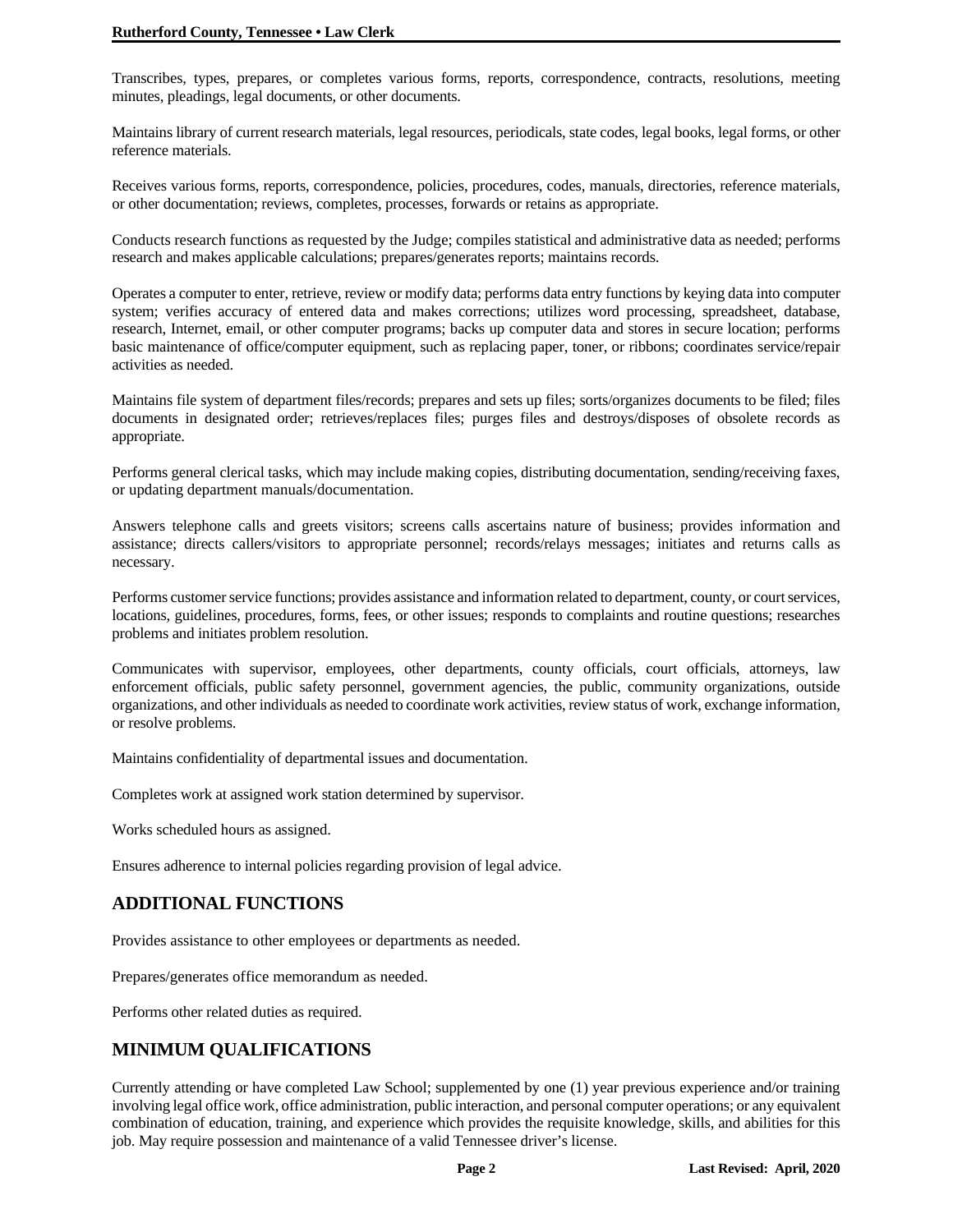## **PERFORMANCE APTITUDES**

**Data Utilization**: Requires the ability to review, classify, categorize, prioritize, and/or analyze data. Includes exercising discretion in determining data classification, and in referencing such analysis to established standards for the purpose of recognizing actual or probable interactive effects and relationships.

**Human Interaction**: Requires the ability to provide guidance, assistance, and/or interpretation to others regarding the application of procedures and standards to specific situations.

**Equipment, Machinery, Tools, and Materials Utilization**: Requires the ability to operate, maneuver and/or control the actions of equipment, machinery, tools, and/or materials used in performing essential functions.

**Verbal Aptitude**: Requires the ability to utilize a wide variety of reference, descriptive, and/or advisory data and information.

**Mathematical Aptitude**: Requires the ability to perform addition, subtraction, multiplication, and division; the ability to calculate decimals and percentages; the ability to utilize principles of fractions; and the ability to interpret graphs.

**Functional Reasoning**: Requires the ability to apply principles of rational systems; to interpret instructions furnished in written, oral, diagrammatic, or schedule form; and to exercise independent judgment to adopt or modify methods and standards to meet variations in assigned objectives.

**Situational Reasoning**: Requires the ability to exercise judgment, decisiveness and creativity in situations involving evaluation of information against measurable or verifiable criteria.

## **ADA COMPLIANCE/PHYSICAL DEMANDS ANALYSIS**

**Physical Ability**: Tasks require the ability to exert light physical effort in sedentary to light work, but which may involve some lifting, carrying, pushing and/or pulling of objects and materials of light weight (5-10 pounds). Tasks may involve extended periods of time at a keyboard or work station.

**Sensory Requirements**: Some tasks require the ability to perceive and discriminate visual cues or signals. Some tasks require the ability to communicate orally.

**Environmental Factors**: Essential functions are regularly performed without exposure to adverse environmental conditions.

### **PHYSICAL DEMANDS ANALYSIS**

- **1. STANDING AND WALKING Estimated Total Hours:** 1.5 **Maximum Continuous Time:** 15 minutes
- **2. SITTING Estimated Total Hours:** 6.5 **Maximum Continuous Time:** 45 minutes
- **3. LIFTING/CARRYING**

**Objects:** More frequent in the first quarter of the year

| Weight      | <b>Hourly</b> | Daily | Weekly | <b>Monthly</b> | <b>Never</b> |
|-------------|---------------|-------|--------|----------------|--------------|
| $<$ 10 lbs. |               | △     |        |                |              |
| 11-25 lbs.  |               |       |        |                |              |
| 26-50 lbs.  |               |       |        | Х              |              |
| 51-75 lbs.  |               |       |        | Х              |              |
| 76-100 lbs. |               |       |        |                |              |
| $>100$ lbs. |               |       |        |                |              |

**4. PUSHING/PULLING**

**Objects:** on occasion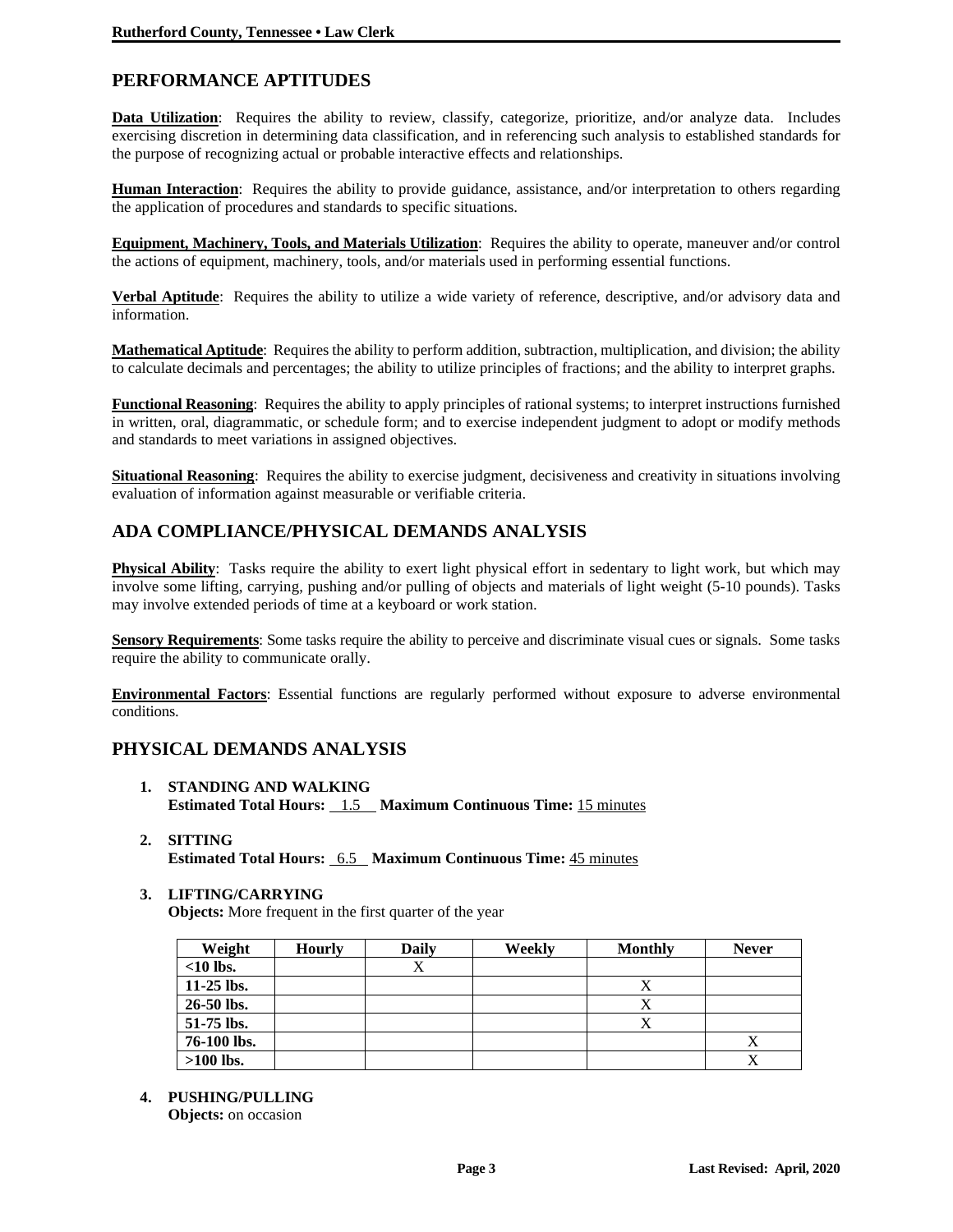- **5. CLIMBING** Tasks: retrieving items from top shelf in storage room **Device:** Ladder **Height:** 9 feet from ground **Frequency: Occasionally**
- **6. BENDING/SQUATTING/KNEELING Tasks:** getting files **Frequency:** daily

#### **7. REACHING Hands Used:** RIGHT LEFT **BOTH X**

| <b>Distance</b> | <b>Direction</b> | <b>Frequency</b> | <b>Duration</b> | Avg. Weight |
|-----------------|------------------|------------------|-----------------|-------------|
| $0 - 20$        | ⊃own             | Dailv            |                 | <51bs       |
| $21 - 36$       | Jown             | Dailv            |                 | <51bs       |

#### **8. WORK CONDITIONS**

| <b>Exposure to</b>                   | Yes | N <sub>0</sub> |
|--------------------------------------|-----|----------------|
| <b>Hot Temperatures</b>              |     | X              |
| <b>Cold Temperatures</b>             |     | X              |
| <b>Sudden Changes in Temperature</b> |     | X              |
| <b>Noise</b>                         |     | X              |
| <b>Fumes</b>                         |     | X              |
| <b>Cramped Quarters</b>              |     | X              |
| <b>Cold Surfaces</b>                 |     | X              |
| <b>Hot Surfaces</b>                  |     | X              |
| <b>Sharp Edges</b>                   |     | X              |
| <b>Vibration</b>                     |     | X              |
| <b>Fluorescent Lighting</b>          | X   |                |
| <b>Computer Monitor Screen Glare</b> | X   |                |

| <b>Inside Building</b> | $\%$ of time<br>۵۲ |
|------------------------|--------------------|
| Outside                | % of time          |

#### **9. OTHER JOB DEMANDS**

| <b>Does Job Require</b> | Yes | N <sub>0</sub> |
|-------------------------|-----|----------------|
| Crawling                |     | Χ              |
| <b>Jumping</b>          |     | Х              |
| <b>Lying on Back</b>    |     |                |
| Lying on Stomach        |     |                |
| Twisting                |     |                |
| <b>Sweeping/Mopping</b> |     |                |
| <b>General Cleaning</b> |     |                |
| <b>Handling Trash</b>   |     |                |

#### **10. HAND USE**

| <b>Type of Use</b>                         | Yes | NO | <b>Frequency</b> |
|--------------------------------------------|-----|----|------------------|
| <b>Keystrokes</b>                          |     |    |                  |
| Grasp                                      |     |    |                  |
| Fine Motor <i>i.e.</i> : writing, twisting |     |    |                  |
| hands or wrist, etc.                       |     |    |                  |